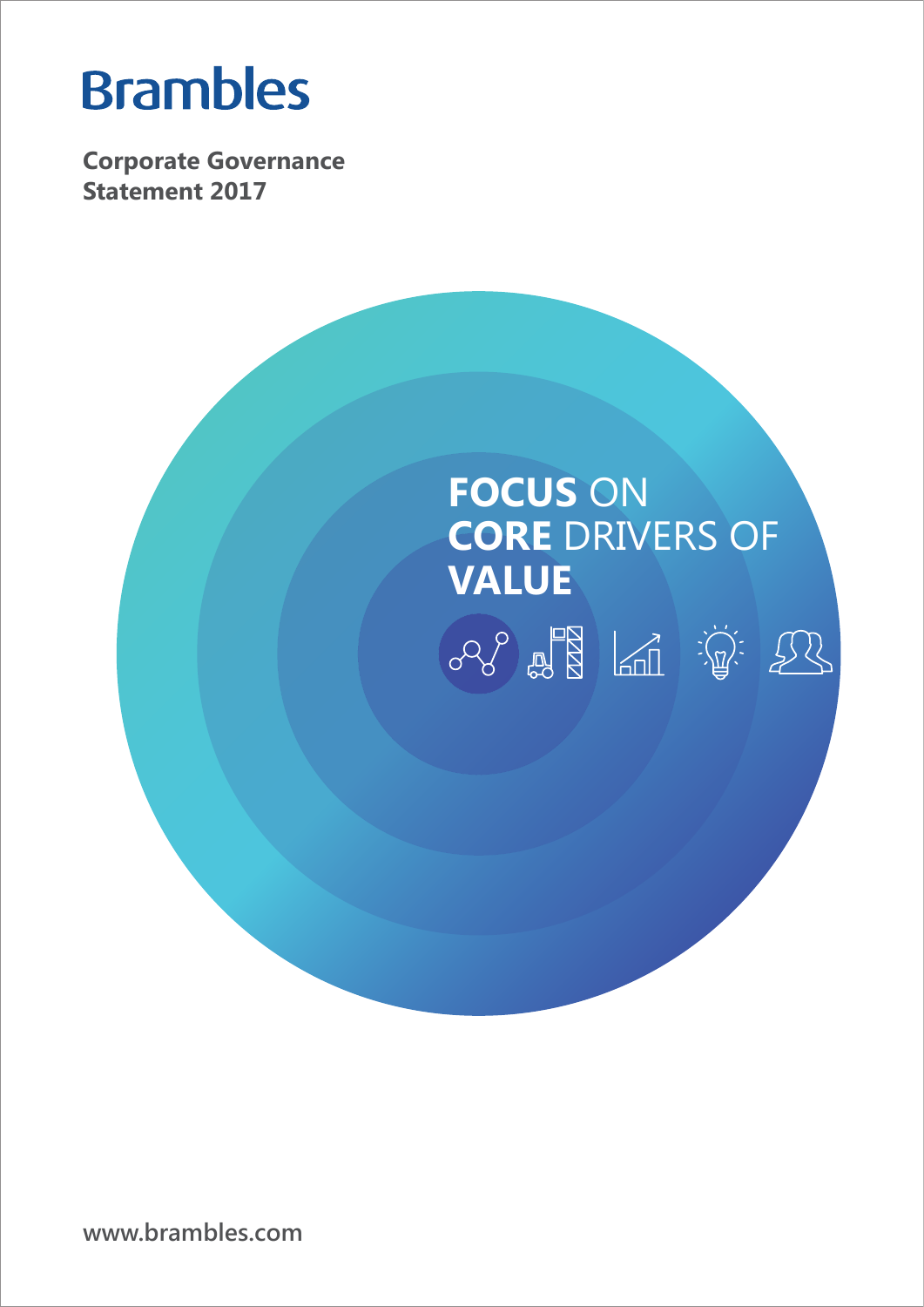# **Corporate Governance Statement**

# **Introduction**

Brambles is a global provider of supply-chain logistics services and operates in more than 60 countries. It is therefore subject to an extensive range of legal, regulatory and governance requirements. Brambles is committed to observing the requirements applicable to publicly listed companies in Australia. The Board is conscious that best practice in the area of corporate governance is continuously evolving, and will therefore continue to anticipate and respond to further corporate governance developments.

This Corporate Governance Statement (Statement) outlines the key components of Brambles' governance framework in place during the year ended 30 June 2017 (Year), by reference to the Australian Securities Exchange (ASX) Corporate Governance Council Corporate Governance Principles and Recommendations, Third Edition (CGPR). During the Year, the Board believes Brambles met or exceeded all the requirements of the CGPR. Details of its compliance with the CGPR is set out in the Appendix 4G, lodged with the ASX on 21 August 2017. The information provided in this Corporate Governance Statement is current as at 17 August 2017 and has been approved by the Board of Directors.

The documents referred to in this Statement as being on Brambles' website are located in the Corporate Governance section of the Brambles website. Brambles' 2017 Annual Report is also posted on the Company's website at www.brambles.com/annual-reports.

# **Principle 1: Lay Solid Foundations for Management and Oversight**

# **1.1 Role of the Board and Executive Management**

#### **1.1.1 Role of the Board and Executive Management**

The Board has overall responsibility for overseeing the effective management and control of the Group on behalf of Brambles' shareholders and supervising executive management's conduct of the Group's affairs within a control and authority framework, which is designed to enable risk to be prudently and effectively assessed and monitored. The Board has adopted a schedule of matters reserved to it for decision, a copy of which can be found on Brambles' website, and further details of which are in Section 1.1.2.

The Non-Executive Directors constructively challenge the development of strategy. They review the performance of management in meeting agreed objectives and monitor the reporting of performance. They have a prime role in appointing and where necessary, recommending the removal of, Executive Directors, and in their succession planning.

The structure of the Board ensures that no individual or group of individuals dominates the Board's decision-making process.

The Board receives accurate, timely and clear information so that it may effectively discharge its duties and responsibilities. Where necessary, Directors seek clarification or request the provision of further information to assist with their decisionmaking processes. The Board Committee charters (see Sections 2.1.3, 4.1.4 and 8.1.3) document the Committees'

unrestricted rights to seek information from any Group employee or from any other source. Presentations to the Board are frequently made by senior executives.

# **1.1.2 Responsibilities of the Board**

The Board is responsible for approving the Group's overall strategic objectives, facilitating the provision of appropriate financial and human resources to meet these objectives and reviewing executive management's performance.

The schedule of matters reserved to the Board for approval includes:

- The Group's overall strategic direction and strategic plans for its major business units;
- Acquisitions or disposals of assets which exceed the authority limits delegated to the Chief Executive Officer and Chief Financial Officer;
- Budgets, financial objectives and policies, and significant capital expenditure;
- Brambles' financial statements and published reports;
- Overseeing the integrity of the Group's reporting systems for the Directors', corporate governance, sustainability and remuneration reports and other significant statements to the press, stock exchange and/or shareholders;
- The Group's risk management framework and systems of internal control and the conduct of a bi-annual review of the effectiveness of the risk management framework, including by a determination that it is properly identifying risks, the materiality of risks identified and mitigation steps for them;
- Changes to the Group's capital structure (other than changes resulting from established employee share plans);
- The Group's remuneration policy;
- The appointment and termination of the Chief Executive Officer, the Chief Financial Officer and the Company Secretary and, where appropriate, ratifying the appointment and termination of other senior executives;
- The Group's Diversity Policy; and
- The Board Skills Matrix.

The Board has delegated some of its functions to the Audit, Nominations and Remuneration Committees, although overall responsibility for those functions remains with the Board. The charters of the Board Committees also require certain matters to be approved by the Board including, among other matters, the executive remuneration policy and the appointment of the external auditors. Details of the Board Committees are set out in Sections 2.1, 4.1 and 8.1 and the Committee charters can be found on Brambles' website. From time to time, the Board establishes special committees to consider and approve specific matters.

# **1.1.3 Responsibilities of Executive Management**

Executive management, led by the Chief Executive Officer, Graham Chipchase, has been delegated responsibility for the management of Brambles within the control and authority framework referred to in Section 1.1.1. The levels of authority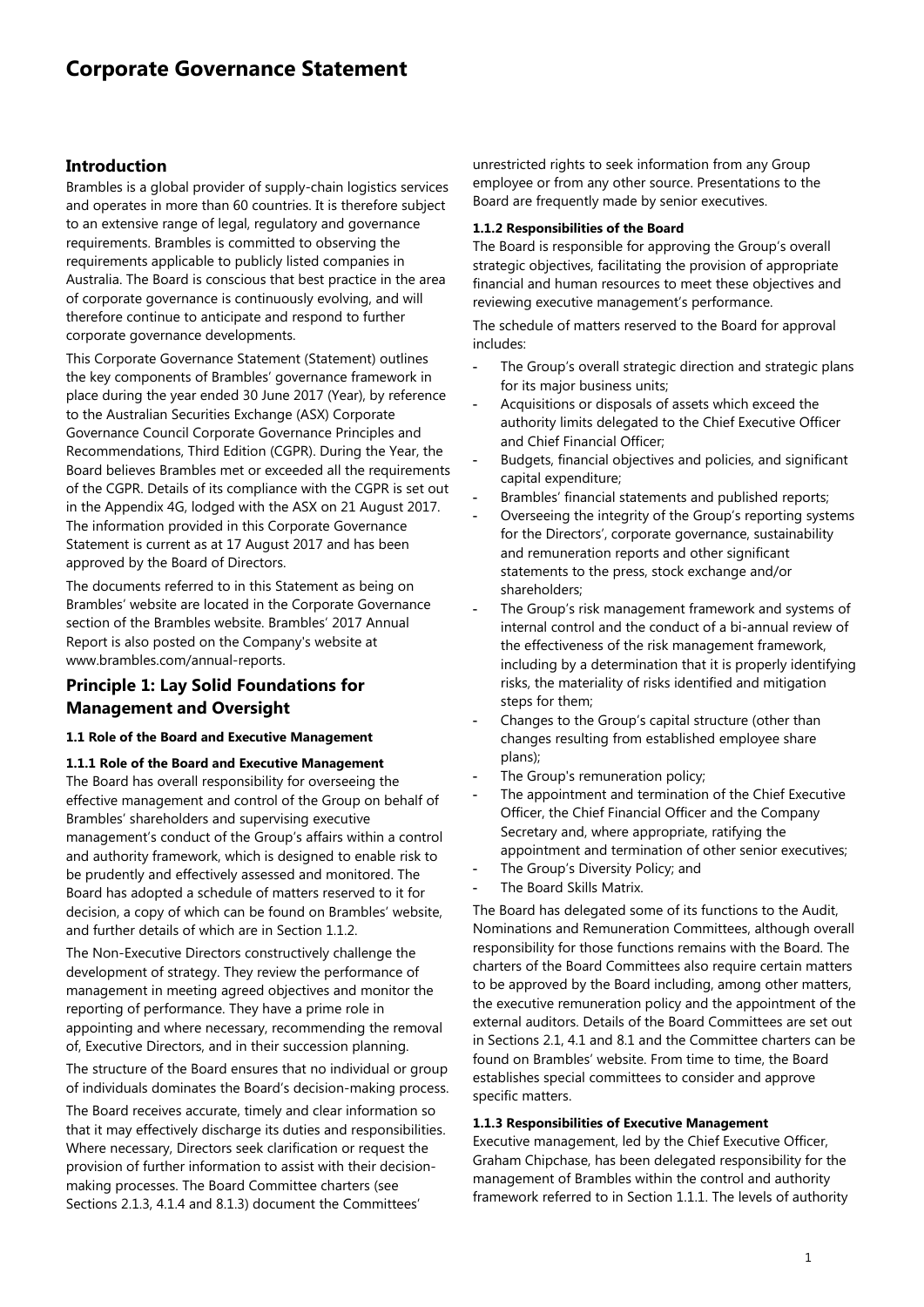for management are periodically reviewed by the Board and are documented.

The Chief Executive Officer is assisted by Brambles' Executive Leadership Team (ELT), which is a management committee.

The ELT has a range of responsibilities, which include:

Reviewing business and corporate strategies;

- Implementing Brambles' strategic direction and ensuring its resources are well managed;
- Formulating major policies in areas such as succession planning and talent management, human and capital resources management, information technology, development of strategy, risk management, communications and post-investment project reviews;
- Leading initiatives which may from time to time vary, but include Zero Harm and innovation; and
- Leading the implementation of change processes.

Biographical details for the members of the ELT are shown on pages 20 and 21 of Brambles' 2017 Annual Report.

# **1.2 Undertake Appropriate Checks**

The Nominations Committee Charter (see Section 2.1.3) sets out the Board selection process. It includes a requirement for the Committee to cause appropriate checks to be carried out on Director candidates and for those checks to include the candidates' character, experience and education as well as any criminal record and bankruptcy history.

Notices of Meeting for Annual General Meetings (AGMs) contain all material information known to Brambles which is relevant to a decision whether or not to elect or re-elect a Director. Non-Executive Directors standing for election or reelection are required to provide details of their other commitments, an indication of the time involved and specifically acknowledge that they will have sufficient time to fulfil their responsibilities as Brambles' directors.

# **1.3 Written Agreements with Directors and Senior Executives**

Formal letters of appointment, which are contracts for service but not contracts of employment, have been put in place for all Non-Executive Directors. The letters set out the key terms and conditions of their engagement, which include, among other things, expected time commitments, specifying that the Director should consult with the Chairman before accepting any additional commitments that may impact their role, expectations with regard to conduct that is in accordance with Brambles' corporate policies and, if appropriate, any special duties or assignments. The Non-Executive Directors' letters of appointment also set out their right to obtain independent advice (see Section 2.3.1) and confirm that the Non-Executive Directors have no right to compensation on termination of their appointment for any reason, other than for unpaid fees and expenses for the period actually served.

A template letter of appointment for a Non-Executive Director is available on Brambles' website.

Senior executives, including the Chief Executive Officer, have employment contracts setting out, among other things, their term of office, rights, responsibilities and entitlements on termination, and job descriptions setting out their duties.

## **1.4 Company Secretary**

The Board is assisted by the Company Secretary who, under the direction of the Chairman, is responsible for facilitating good information flows within the Board and its Committees and between senior executives and Non-Executive Directors, as well as the induction of new Directors and the ongoing professional development of all Directors.

The Company Secretary is responsible for monitoring compliance with the Board's procedures and for advising the Board, through the Chairman, on all governance matters. All Directors have access to the advice and services of the Company Secretary, whose appointment and removal is a matter for the Board, to whom the Company Secretary is directly accountable. The biography of Robert Gerrard, the Company Secretary, is set out on page 20 of Brambles' 2017 Annual Report.

# **1.5 Diversity Policy and Measurable Objectives**

# **1.5.1 Policy**

The Board has a Diversity Policy, which forms part of Brambles' Code of Conduct. When adopting the Policy, the Board believed that it should deal with diversity across a range of issues and not be solely limited to gender.

Brambles' vision statement for diversity, set out in the Policy, is:

- Brambles is committed to creating and maintaining a culture which delivers outstanding performance and results; and
- Diversity is essential to Brambles' long term success. Brambles values and fosters diversity because it allows:
	- Customers' needs, both today and in the future, to be recognised and addressed;
	- All employees to feel valued and able to perform to their best; and
	- Brambles to have access to the widest possible talent pool.

The Diversity Policy provides, among other things, that:

- Brambles is committed to selecting, recruiting, developing and supporting people solely on the basis of their professional capability and qualifications, irrespective of gender, ethnicity, nationality, class, colour, age, sexual identity, disability, religion, marital status or political opinion;
- Brambles selects, retains and develops the best people for the job on the basis of merit and job-related competencies – without discrimination;
- Where appropriate, Brambles will engage external agencies to assist it in the identification, selection and assessment of candidates;
- Brambles will continue to develop talent management programs such as:
	- Development programs for senior executives;
	- Development programs for next-generation leaders; and
	- Mentoring programs; and
- On an annual basis, the Board reviews a report on the: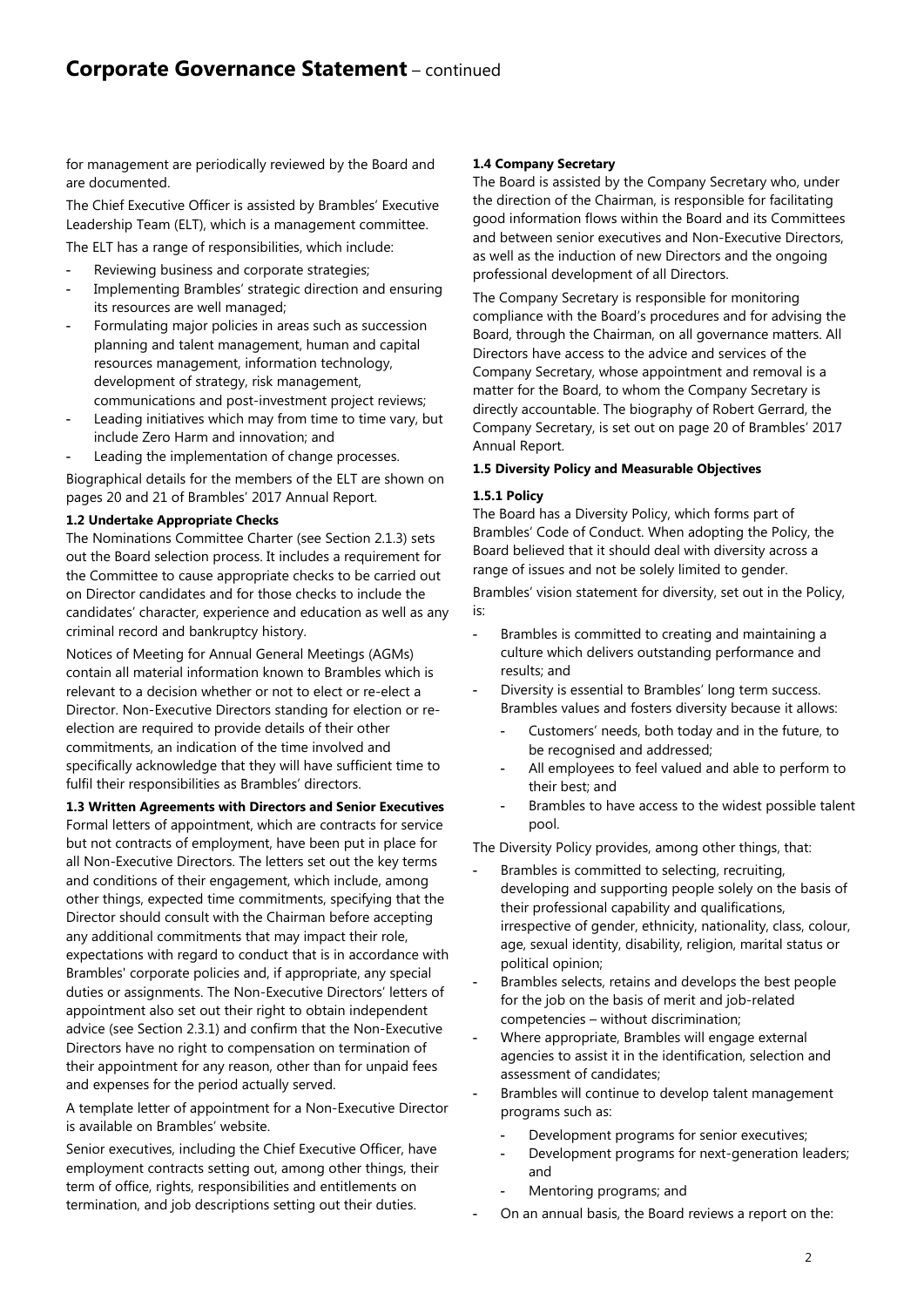- Relative proportion of women and men in the workforce at all levels;
- Statistics and trends in the age, nationality and professional backgrounds of Brambles' executive population;
- Measurable objectives for achieving gender diversity; and
- Progress towards achieving those objectives.

The Remuneration Committee also monitors remuneration by gender relativities (see Section 8.1.3).

# **1.5.2 Gender Diversity Objectives**

The schedule of matters reserved to the Board includes the following as Board responsibilities:

- Determining measurable objectives for achieving gender diversity and annually assessing both the objectives and the progress towards achieving them; and
- Annually reviewing and reporting on the relative proportion of women and men in the workforce at all levels of the Group.

Brambles had previously committed to establishing diversity targets during 2011 in its 2010 Sustainability Report. In determining the measurable objectives for achieving diversity, the Company considered a number of areas that it believed were important to both demonstrate and achieve a diverse workforce. These included:

- Nationality Brambles believes that it is essential that its employees represent the communities in which they operate. The Company already has a high representation of different nationalities in its employee population. The general managers and executive teams in each of the countries in which Brambles operates are made up almost entirely of people of that nationality. Brambles monitors this through its bi-annual talent management process with a view to continuing the process and expanding the access of differing nationalities to its global operations.
- Professional background Brambles believes that its employees should be able to relate to the Company's customers. It therefore recruits extensively from the sectors in which it operates, to enable the Company to have the right blend of skills and experience. This aspect of diversity is monitored through the bi-annual talent management process.
- Gender Brambles believes its executive population should reflect the overall balance of employees in its organisation. This is the best measure for Brambles, as it has a large proportion of employment activities in heavy manual duties, and therefore an overall workforce that is predominantly male.

The current gender diversity measurable objectives adopted by the Board are for women to represent 30% of its Board by 30 June 2015 and 30% of ELT and management positions by 30 June 2018. Management is defined as the positions of manager, director, vice president and senior vice president

 $\overline{a}$ 

grades. With the exception of the ELT, broadly speaking, each of these grades reports to the grade immediately above it in the table in Section 1.5.3. All members of the ELT, except the CEO, report to the CEO.

The objective of having women represent 30% of Board positions by 30 June 2015 was achieved in 2014. In relation to the ELT and management objectives, Brambles has adopted a number of polices to assist in developing its leadership talent towards achieving these objectives:

- Where external executive search agencies are engaged to assist in recruiting for management positions, Brambles requires that women candidates are presented.
- Brambles has a number of leadership development program which focus on creating an inclusive environment.
- To that end, Brambles adopted, and continues to achieve or exceed, a target of having women represent at least 30% of participants in its leadership development programs.
- Brambles also operates a Fast Track Leadership program for high potential employees. The current program features 50% women representation.
- Holding diversity workshops to address issues such as unconscious bias.

During the year a number of women were appointed to senior roles within the Group including the Group Chief Financial Officer, the heads of the Pallets USA, Pallets Canada and Pallets Northern Europe businesses and the Chief Financial Officer of RPCs. Despite these policies and appointments, however, achievement of the ELT and management objectives is unlikely to be achievable. The nature and scope of Brambles' diversity objectives will, therefore, be reviewed during the forthcoming year by the Board to determine additional steps which Brambles can take to work towards those objectives.

# **1.5.3 Gender Diversity Reporting**

As at 31 July 2017, women comprise 36% of Brambles' Board and 25.8% of its management. In calculating these percentages, Brambles included each permanent employee on the payroll but excluded casual employees and contractors.

The composition of Brambles' Board and executive population by management grade against the objectives referred to in Section 1.5.2, at 31 July 2016 and 31 July 2017 was as follows:

|                       | 2018<br>Objective $1$ | % Females at<br>31 July 2017 | % Females at<br>31 July 2016 |
|-----------------------|-----------------------|------------------------------|------------------------------|
| Board                 | 30%                   | 36.4%                        | 30%                          |
| ELT                   | 30%                   | 9.0%                         | 14.3%                        |
| Senior Vice President | 30%                   | 19.0%                        | 20.7%                        |
| Vice President        | 30%                   | 16.7%                        | 13.1%                        |
| Director              | 30%                   | 21.6%                        | 20.5%                        |
| Manager               | 30%                   | 27.1%                        | 27.0%                        |

<sup>&</sup>lt;sup>1</sup> The objective of having women represent 30% of Board positions by 30 June 2015 has been achieved.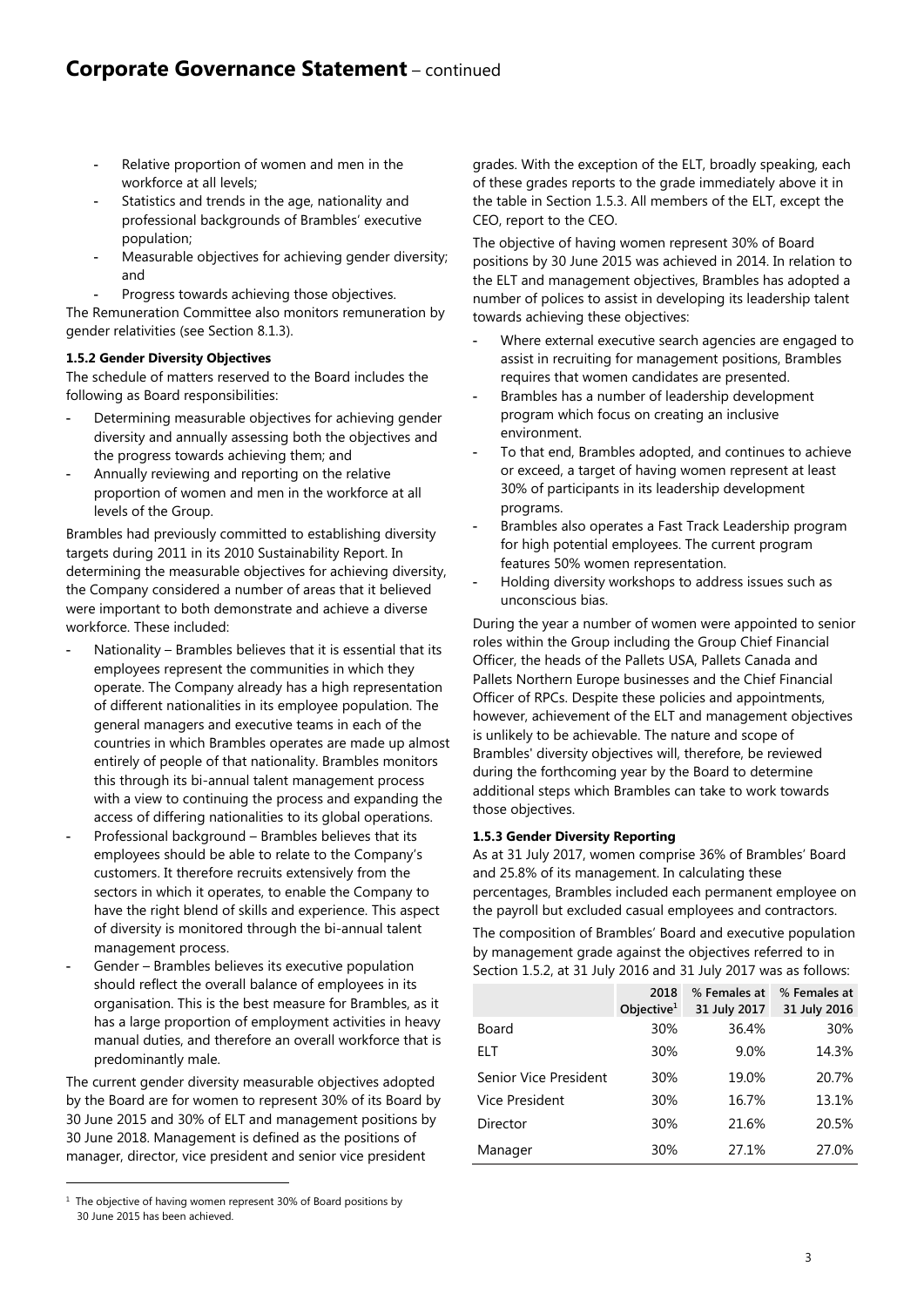# **1.6 Performance Evaluation of Board, Committees and Directors**

The Board and its Committees carry out both internal and external evaluations. Generally, external evaluations are carried out every three years but the form of evaluation is reviewed and determined each year. As an external evaluation of the Board's performance and the performance of each of its Committees and each Non-Executive Director was last carried out during 2015, the Board decided to conduct an internal evaluation for the Year. The review involved the completion of a detailed questionnaire by each of the Directors on matters relevant to the Board and its Committees' performance. It also involved a questionnaire-based performance review of Non-Executive Directors who are standing for election or reelection at the 2017 AGM, being Ms Hassan and Messrs Johns (Chairman of the Board) and Long (Chairman of the Audit Committee). (The performance of the Chief Executive Officer and the Chief Financial Officer were carried out under the senior executive performance process, see Section 1.7.)

The outcomes of the questionnaires were collated and the results were reported to the Board and each Committee by PricewaterhouseCoopers. These findings were reviewed and discussed by the Board and Committees and key issues arising from the evaluations were identified for further action.

The results of the evaluation of the performance of Ms Hassan and Mr Long arising from the questionnaires were provided by PricewaterhouseCoopers to the Chairman. A private meeting was held between the Chairman and each of those Non-Executive Directors to review their respective performance evaluations. The results of the performance of the Chairman were provided by PricewaterhouseCoopers to Mr Froggatt (Chairman of the Remuneration Committee) and he held a private meeting with Mr Johns to review the evaluation.

Non-Executive Directors are appointed for an unspecified term, but are subject to election by shareholders at the first general meeting after their initial appointment by the Board. No Director (other than the Chief Executive Officer) may serve for more than three years without being re-elected by shareholders. Re-appointment is not automatic. The Board reviews whether retiring Directors should stand for re-election, having regard to their performance, the outcome of their evaluation as outlined above and the contribution of their individual skills and experience to the desired overall composition of the Board and the Board's skills matrix (see Section 2.2).

# **1.7 Performance Evaluation of Senior Executives**

Brambles has a well-established performance management and development planning process, which is used throughout the Group. The process involves objective setting consistent with Brambles' strategic objectives and its remuneration policy and targets for cash and equity-based incentive plans set by the Remuneration Committee. Personal development planning, half-year reviews and full-year appraisals feed into a performance rating, leading to the assessment of annual

bonuses. Senior executives (including Executive Director(s) and the ELT) all participate in this process, which is overseen by the Remuneration Committee.

Performance evaluations for senior executives, including the Chief Executive Officer and the ELT, were carried out during the Year in accordance with this process.

# **Principle 2: Structure the Board to Add Value**

The Brambles Board consists of eleven members, with two Executive Directors (the Chief Executive Officer and the Chief Financial Officer) and nine Non-Executive Directors. During the Year, Mr Graham Chipchase was appointed as Chief Executive Officer and Executive Director and Ms Nessa O'Sullivan was appointed as Chief Financial Officer and Executive Director. The Board considers that its current composition reflects both an appropriate balance of Executive and Non-Executive Directors and the range of skills, knowledge and experience necessary to govern Brambles. The Board has, however, acknowledged that with information technology likely to grow in importance to the Group in the future, it will look to enhance its skill-set in that area over the forthcoming years.

The table on page 7 sets out the names of the Directors in office at the date of this Statement, the years of their appointment and, where applicable, their most recent election by shareholders, their status as Executive or Non-Executive Directors, whether they are independent and when they are next due for re-election.

# **2.1 Nominations Committee**

# **2.1.1 Objective**

Brambles has a Nominations Committee whose objective is to support and advise the Board in fulfilling its responsibilities to shareholders for the Board to be comprised of individuals who are best able to discharge the responsibilities of Directors.

# **2.1.2 Composition**

The Nominations Committee is comprised entirely of Non-Executive Directors, all of whom the Board considers to be independent. The members of the Nominations Committee are Stephen Johns (Committee Chairman), Tony Froggatt and David Gosnell.

Details of Nominations Committee meetings held during the Year, and attendance at those meetings, is set out on page 45 of Brambles' 2017 Annual Report.

# **2.1.3 Nominations Committee Charter**

The Nominations Committee has a Charter, a copy of which is on Brambles' website. The Charter sets out details of the Committee's duties and responsibilities. These include:

- Assessing periodically the Board skills matrix to determine that it includes the skills required to discharge competently the Board's duties, having regard to the strategic direction of the Group, and making recommendations to the Board on any changes which should be made to that matrix;
- Having regard to the Board skills matrix, assessing the skills currently represented on the Board to determine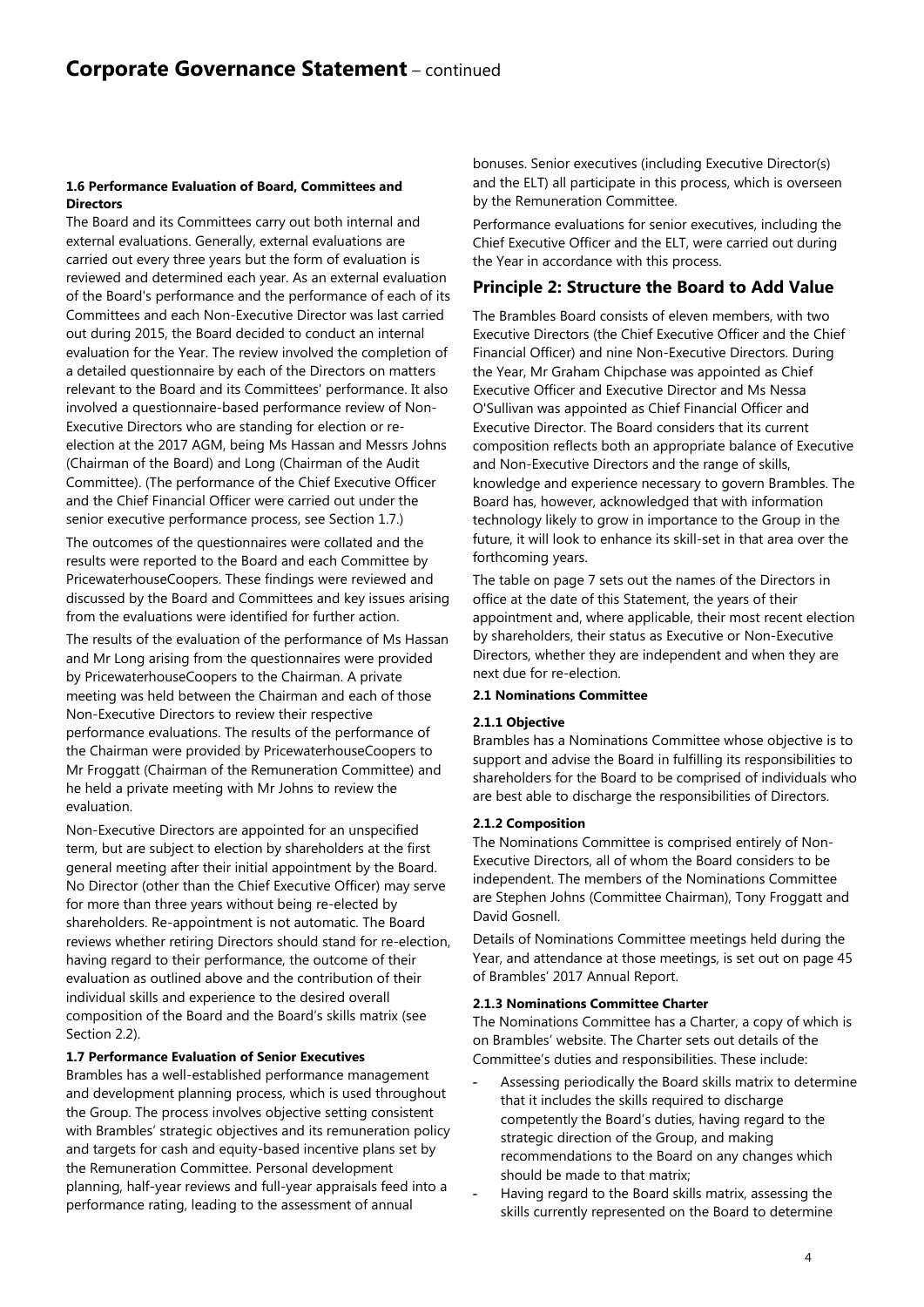whether those current skills meet the required skills identified;

- Reviewing the structure, size and composition (including the mix of skills, experience, expertise and diversity having regard to the Board skills matrix) of the Board and the effectiveness of the Board as a whole, and keeping under review the leadership needs of Brambles, both executive and non-executive, with a view to ensuring the continued ability of Brambles to compete effectively;
- Preparing a description of the role, capabilities and skills required for any Board appointment (Role Specification), identifying suitable candidates to fill Board vacancies, and nominating candidates for the approval of the Board;
- In identifying suitable candidates for a Board appointment, if necessary, causing:
	- A search to be undertaken by an appropriately qualified independent third party acting on a brief prepared by the Nominations Committee, which includes the Role Specification;
	- The search to be international, extending to those countries in which candidates with the necessary skills would ordinarily be expected to be found;
	- The pool of candidates to include qualified persons who would fill an existing diversity gap having regard to the Board skills matrix, Brambles' Diversity Policy (see Section 1.5.1) and the diversity objectives adopted by the Board from time to time; and
	- Appropriate checks to be carried out on candidates and for the checks to include the candidate's character, experience, education, criminal record and bankruptcy history;
- Ensuring that, on appointment, Non-Executive Directors receive a formal letter of appointment, setting out the time commitment and responsibilities envisaged in the appointment;
- On any re-appointment of a Non-Executive Director on the conclusion of their specified term of office, undertaking a process of review of the retiring Non-Executive Director's performance during the period from their appointment or most recent re-appointment, as the case may be, to the Board;
- Reviewing annually the time commitment required of Non-Executive Directors and carrying out performance

evaluations to assess whether the Non-Executive Directors are devoting enough time to fulfilling their duties; and

Giving full consideration to whether succession plans are in place to maintain an appropriate mix of skills, experience, expertise and diversity on the Board, and satisfying itself that processes and plans are in place in relation to both Board (particularly for the key roles of Chairman and Chief Executive Officer) and other senior executive appointments.

The Nominations Committee's Charter also sets out its composition, structure, membership requirements and the procedures for inviting non-members to attend meetings. The Committee is authorised to seek any information it requires from any Group employee or from any other source, including obtaining outside legal or other independent professional advice.

# **2.2 Board Skills Matrix**

The biographies for each of the current Directors are on pages 17 to 19 of Brambles' 2017 Annual Report. These indicate the breadth of their business, financial and international experience. This gives the Board the range of skills, knowledge and experience essential to govern Brambles, including an understanding of the health, safety, environmental and community-related issues it faces.

Brambles first adopted a Board Skills Matrix in 2011. The Nominations Committee conducts an annual review of that matrix and, if necessary, makes recommendations to the Board on any changes which should be made to it (see Section 2.1.3). The Nominations Committee conducted such a review during the Year and recommended to the Board that, whilst no changes were necessary to the matrix, having regard to the likelihood that information technology would grow in importance to the Group in the future, the Board look to enhance its skill-set in this area over the coming years. The Board subsequently reviewed the matrix and adopted the Nominations Committee's recommendation.

The following table summarises the Board Skills Matrix and the skills and experience of the Directors. A copy of the full pro-forma Board Skills Matrix is on Brambles' website.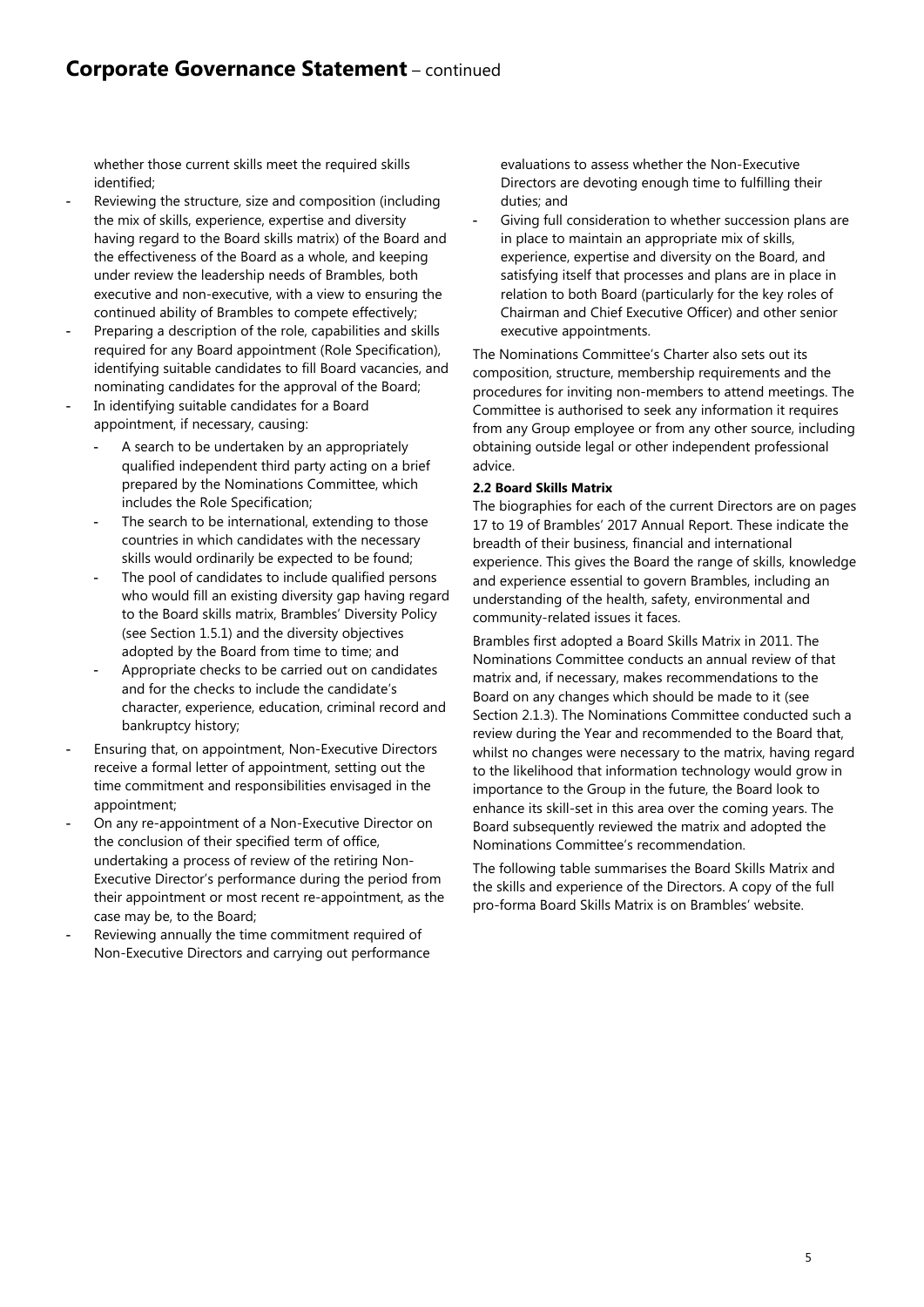# **Corporate Governance Statement** – continued

| <b>Skill and Experience</b>           |                        | No. of Directors |
|---------------------------------------|------------------------|------------------|
| Functional                            | Finance                | 7                |
|                                       | Accounting             | 5                |
|                                       | Operations             | 8                |
| <b>International Management</b>       | Americas               | 7                |
|                                       | Europe                 | 7                |
|                                       | Asia                   | 5                |
| Industry                              | <b>FMCG</b>            | 5                |
|                                       | Logistics              | 3                |
|                                       | Retail                 | 5                |
|                                       | Supply Chain           | 5                |
| Public company experience             | Australia              | 8                |
|                                       | International          | 6                |
| <b>Institutional Investor Profile</b> | Australia              | 7                |
|                                       | International          | 2                |
| Board history (other than Brambles)   | Chairman               | 1                |
|                                       | Committee Chairman     | 4                |
|                                       | Non-Executive Director | 9                |
| <b>Experience as Pooling Customer</b> |                        | 5                |

## **2.3 Independent Directors**

# **2.3.1 Independent decision-making**

The Board recognises the importance of independent judgement and constructive debate on all issues under consideration. With the approval of the Chairman, Directors may take independent professional advice at Brambles' expense in the furtherance of discharging their duties and responsibilities. None of the Directors availed themselves of this right during the Year.

# **2.3.2 Independent Directors**

The Board has considered the independence of each of the Directors in office as at the date of this Statement and concluded that all Non-Executive Directors are independent. Therefore the Board has a majority of independent Directors. In reaching this conclusion, the Board had regard to the matters set out in Box 2.3 of the CGPR. It noted that two of those matters exist in relation to four of its Directors.

# **Substantial Shareholder**

Brian Long is a director of the Commonwealth Bank of Australia (CBA), which, during the Year, was a substantial shareholder of Brambles holding between 9.64% and 8.53% (reducing to 7.46% subsequent to the end of the Year) of its issued share capital. The Board does not consider that Brian Long's relationship with CBA gives rise to any actual or perceived loss of independence on his part because of the number of shares held by CBA and the manner in which CBA's relevant interests in Brambles shares are held, namely principally by related bodies corporate of CBA which are either: a superannuation trustee; a life company holding statutory funds; a responsible entity or manager of a managed investment scheme; under an investment mandate; by external managers unrelated to the CBA group; or subject to client direction.

# **Tenure**

The Board believes that the interests of all stakeholders are best served if its composition includes a blend of experience and tenure among Directors. This is particularly the case with Brambles due to its geographic spread and its complex business models.

Stephen Johns has served as a Director for 13 years, having commenced on 1 August 2004, and as Chairman of the Board since 1 October 2014. The Board is of the view that throughout his tenure Mr Johns has made a significant contribution to the general work of the Board, during his tenure as Chairman of the Audit Committee, as a member and then as Chairman of the Nominations Committee, as a member of the Remuneration Committee and as Chairman of the Board. The Board believes that his deep knowledge of the Group's businesses, his broad international business experience and public company director skills will continue to add value to the Board, particularly in his role as Chairman.

The Board considers that Mr Johns has always maintained absolute independence as a Non-Executive Director and as Chairman of Brambles and that he has not formed associations with the Group's management or businesses that might compromise his ability to exercise independent judgment or to act in the best interest of the Group as a whole. The Board does not believe, therefore, that Mr Johns' length of service on the Board will materially interfere with his ability to exercise independent judgment or to act in the best interests of the Group.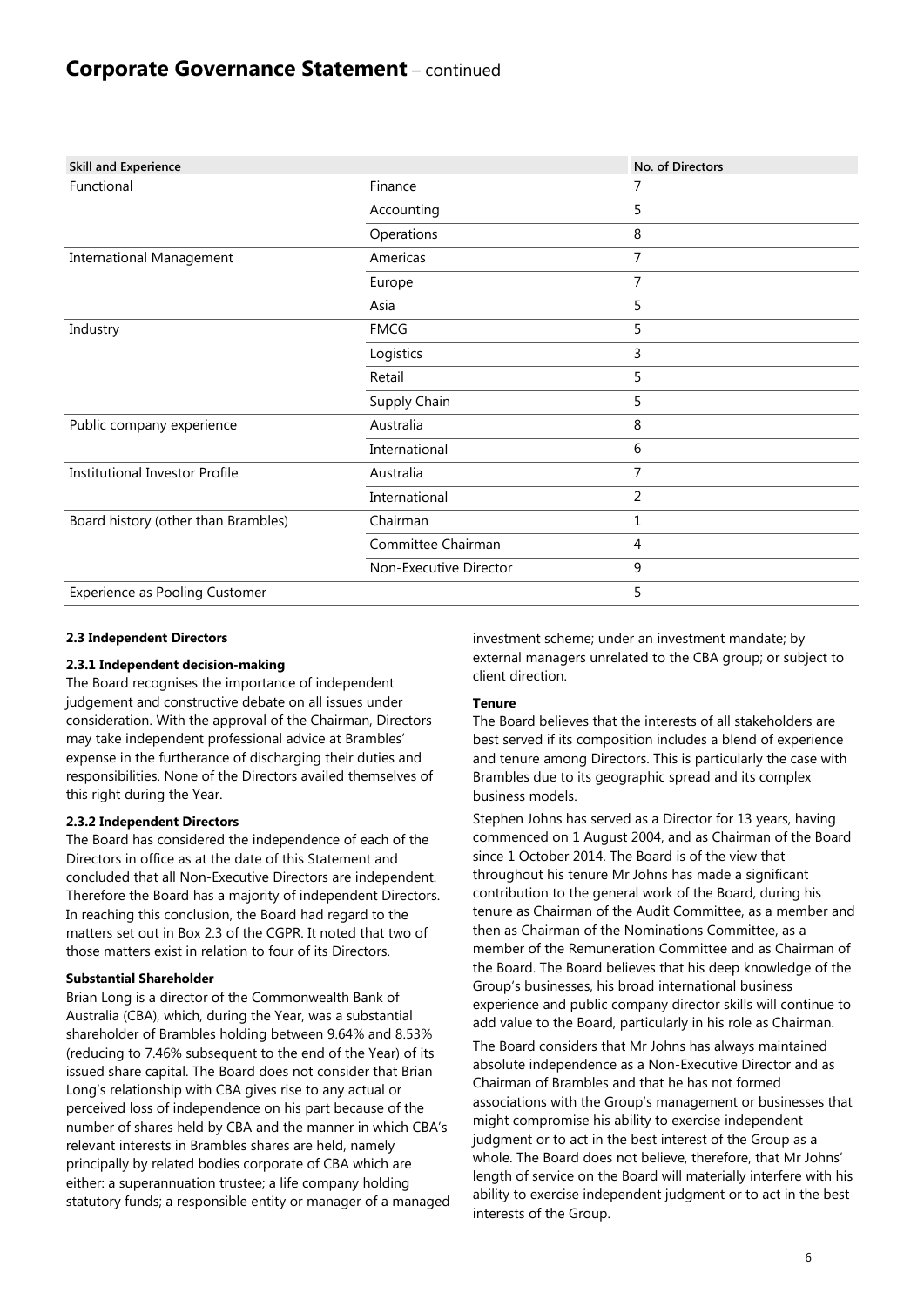# **Corporate Governance Statement** – continued

Mr Froggatt and Ms Kay have served as Directors for 11 years, both having commenced on 1 June 2006. As with Mr Johns, they each have deep knowledge of the Group's businesses. Their respective skills in international business and finance, and their extensive public company board experience will continue to add value to the Board. The Board considers both Mr Froggatt and Ms Kay to be independent in character and

judgement and free from relationships with the Group's management or businesses that could interfere with the exercise of independent judgement by them. The Board does not, therefore, believe that their length of service will materially interfere with their ability to exercise independent judgment or to act in the best interest of the Group.

| Name                      | Year appointed <sup>2</sup> | Year last elected | <b>Executive or</b><br>Non-Executive | Independent | Next due for<br>election/re-election |
|---------------------------|-----------------------------|-------------------|--------------------------------------|-------------|--------------------------------------|
| G Chipchase               | 2017                        | N/A               | Executive                            | No          | N/A <sup>3</sup>                     |
| C Cross                   | 2014                        | 2014              | Non-Executive                        | <b>Yes</b>  | N/A <sup>4</sup>                     |
| G El Zoghbi               | 2016                        | 2016              | Non-Executive                        | Yes         | 2019                                 |
| T Froggatt                | 2006                        | 2016              | Non-Executive                        | Yes         | 2019                                 |
| D Gosnell                 | 20115                       | 2016              | Non-Executive                        | Yes         | 2019                                 |
| T Hassan                  | 2011                        | 2014              | Non-Executive                        | Yes         | 2017                                 |
| S Johns                   | 2004                        | 2014              | Non-Executive                        | Yes         | 2017                                 |
| C Kay                     | 2006                        | 2015              | Non-Executive                        | Yes         | 2018                                 |
| <b>B</b> Long             | 2014                        | 2014              | Non-Executive                        | Yes         | 2017                                 |
| N O'Sullivan <sup>6</sup> | 2017                        | N/A               | Executive                            | No          | 2017                                 |
| S Perkins                 | 2015                        | 2015              | Non-Executive                        | Yes         | 2018                                 |

#### **2.3.3 Regular Assessments**

 $\overline{a}$ 

Directors are required to complete a declaration of interest form prior to their appointment. This form is tabled at the Board meeting to consider the appointment of the relevant Director. If their circumstances change or they acquire any office, property or interest that may conflict with their office as a Director of Brambles or the interests of Brambles, Directors are required to disclose the character and extent of that conflict in writing at the next Board meeting. The Board also makes an annual assessment of the independence of each Non-Executive Director. If the Board concludes that a Director has lost their status as an independent Director, that conclusion will be advised to Australian Securities Exchange in a timely manner.

Directors are generally not entitled to attend any part of a Board meeting, or to vote on any matter, in which they have a material personal interest, unless the other Directors unanimously decide otherwise. In appropriate cases, Directors may be required to absent themselves from a meeting of the Board while such a matter is being considered.

#### **2.4 Majority of Board Independent**

The above table and the discussion at Section 2.3 shows that the Board has a majority of independent Directors.

#### **2.5 Independent Chairman**

The Board has concluded that the Chairman, Stephen Johns, is independent and that his other positions do not prevent him from devoting sufficient time to perform the role effectively. The Board does not, therefore consider it necessary to appoint a lead independent Director.

The Chairman is responsible for leadership of the Board, setting the Board's agenda, conducting Board meetings, facilitating effective communication with shareholders and the conduct of shareholder meetings and facilitating the effective contribution of Non-Executive Directors. The Chairman is also responsible for fostering constructive relations between Executive and Non-Executive Directors.

The Chairman holds meetings with the Non-Executive Directors from time to time, including meetings at scheduled sessions, without the presence of the Executive Directors or other executives. The Non-Executive Directors meet without

 $^2$  For the purposes of this table, the year appointed is the year the relevant Director was first elected to the Boards of Brambles or Brambles Industries Limited and Brambles Industries plc, as the case may be.

<sup>&</sup>lt;sup>3</sup> Following an amendment to Brambles' constitution which was approved by shareholders at the 2010 AGM, it is no longer necessary for the managing director of Brambles to stand for election or re-election. Graham Chipchase holds the role of managing director, but is referred to by the title of Chief Executive Officer.

<sup>4</sup> Christine Cross will retire as a Director with effect from 31 August 2017.

<sup>&</sup>lt;sup>5</sup> David Gosnell also served as a Director from 2006 to 2010, and re-joined the Board in 2011.

<sup>&</sup>lt;sup>6</sup> Appointed to the Board since the last general meeting. Will stand for election for the first time at the 2017 AGM and, if elected, will be due for re-election at the 2020 AGM.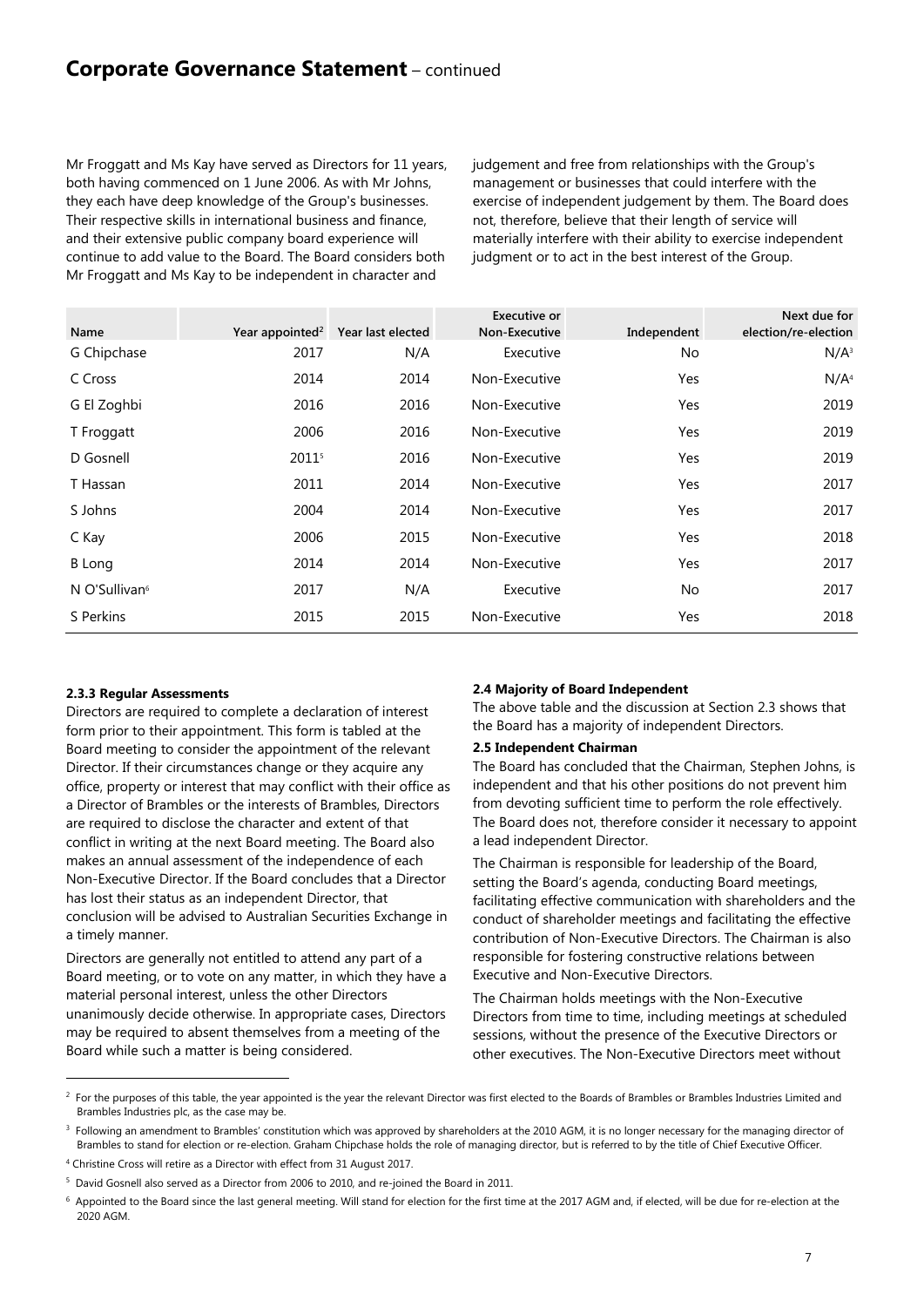the Chairman present on such occasions as they consider appropriate.

The roles of Chairman and Chief Executive Officer are exercised by two different individuals and are clearly documented (see above and Section 1.1.3). The Chairman does not have a history of employment with Brambles.

# **2.6 Induction and Professional Development**

Newly appointed Directors receive appropriate induction and training, specifically tailored to their needs. Appointees are provided with an information pack including governance policies and business information, taken to visit operating sites and receive presentations on Brambles' businesses and functions by its business unit leaders and functional heads.

On an ongoing basis, Directors participate in various seminars and conferences held by industry and professional bodies. In addition, Board meetings regularly include sessions on recent developments in governance and corporate matters, significant accounting matters, operational site visits and meetings with local staff and major customers.

# **Principle 3: Act Ethically and Responsibly**

# **3.1 Code of Conduct**

Brambles has a Code of Conduct, which provides an ethical and legal framework for all employees in the conduct of Brambles' business. It defines how Brambles relates to its shareholders, employees, customers, suppliers and the communities in which it operates. It includes Brambles' general principles on business integrity.

The Code applies to all Brambles' directors, officers and employees and requires them to conduct business in accordance with the laws and regulations of the countries in which the business is located, and in a manner so as to enhance the reputation of Brambles.

The Code of Conduct adopts the following policies, which are set out in schedules to the Code:

- Corporate Social Responsibility Policy;
- Speaking Up Policy;
- Continuous Disclosure & Communications Policy;
- Group Guidelines for Serious Incident Reporting;
- Environmental Policy;
- Competition Compliance Policy;
- Health & Safety Policy;
- Diversity Policy;
- Securities Trading Policy;
- Anti-Bribery and Corruption Policy;
- Supplier Policy;
- Risk Management;
- Guidelines for Document Management; and
- Social Media Policy.

The policies listed above set out the reporting responsibilities of specified individuals, or in some cases, all employees. The Code of Conduct has been translated into 30 languages, representing the principal languages in all countries where Brambles conducts business.

The Code of Conduct is not intended to be all-encompassing. There are areas in which Brambles expects its businesses to

develop detailed policies in accordance with local requirements. The Code of Conduct provides a set of guiding principles that may be supplemented with additional local policies. It provides a common behavioural framework.

Brambles implements the Code of Conduct through a variety of induction and training programs. During the Year, ongoing training took place with the aim of enhancing employees' compliance with certain of the policies under the Code.

The Code of Conduct requires Brambles' contractors to adhere to Brambles' health and safety, environmental and serious incident reporting standards and requires consultants or professional advisers who are engaged to undertake work for the Group to comply with the Continuous Disclosure & Communications Policy (see the Sections of this Statement on Principles 5 and 6).

# **Principle 4: Safeguard Integrity in Corporate Reporting**

# **4.1 Audit Committee**

Brambles confirms that, in accordance with ASX Listing Rule 12.7, it has had an Audit Committee throughout the Year.

## **4.1.1 Objective**

The objective and purpose of the Audit Committee is to assist the Board in fulfilling its corporate governance and oversight responsibilities by:

- Monitoring and reviewing:
	- The integrity of internal and external financial statements;
	- Internal financial controls and business processes;
	- The objectivity and effectiveness of the internal auditors;
	- The effectiveness of the management of the Group's material risks; and
	- The independence, objectivity and effectiveness of the external auditors; and
- Making recommendations to the Board in relation to the appointment or removal of the external auditors, the approval of their remuneration and the terms of their engagement, including the rotation of external audit engagement partners.

# **4.1.2 Composition**

The Audit Committee has four members and is chaired by Brian Long, an independent Non-Executive Director.

The Audit Committee is comprised entirely of Non-Executive Directors, all of whom the Board considers to be independent.

The members of the Audit Committee as at the date of this Statement are: Brian Long (Committee Chairman), David Gosnell, Carolyn Kay and Scott Perkins.

Details of the number of Audit Committee meetings held during the Year, and attendance at those meetings, are set out on page 45 of Brambles' 2017 Annual Report.

#### **4.1.3 Technical Expertise**

The qualifications and experience of the current members of the Audit Committee are set out in their respective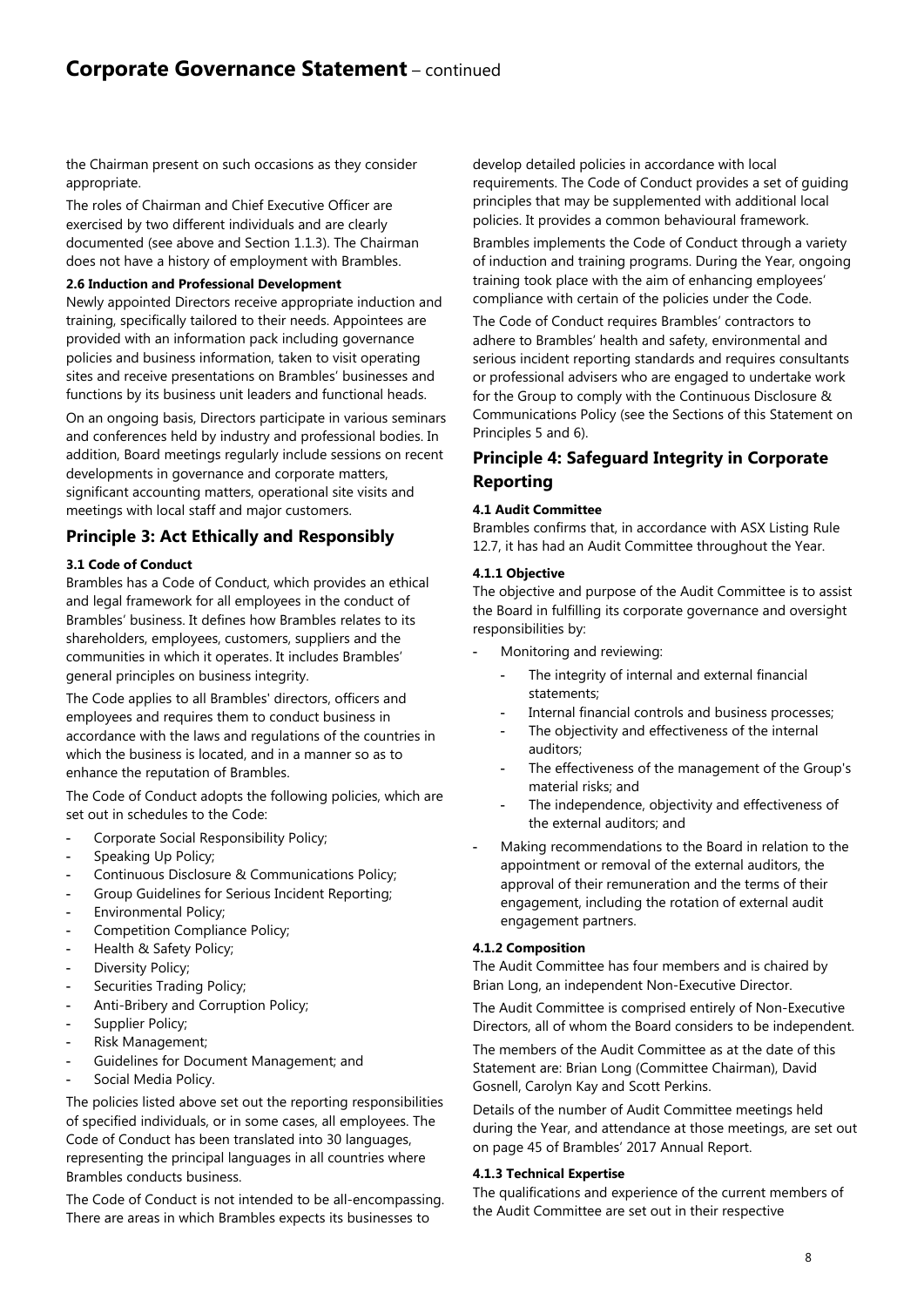biographies on pages 18 and 19 of Brambles' 2017 Annual Report.

The Board considers that each member of the Audit Committee has recent and relevant financial and accounting experience and an understanding of accounting and financial issues relevant to Brambles.

# **4.1.4 Charter**

The Audit Committee has a Charter, a copy of which is on Brambles' website. The Charter, which is reviewed annually, sets out the Committee's duties and responsibilities, composition, structure, membership requirements, authority and access rights, and sets out a procedure for inviting nonmembers to attend its meetings. The Charter requires the Audit Committee to meet with internal and external auditors at least once a year without executive management being present.

The Audit Committee discharges its responsibilities by meeting regularly throughout the year and, among other matters:

- Reviewing, and challenging where necessary, the actions and judgment of management in relation to full-year and half-year financial reports and other announcements relating to those reports prepared for release to the ASX, regulators and the public, before making appropriate recommendations to the Board;
- Reviewing and approving the audit plans of the internal auditors, including the scope and materiality level of their audits; monitoring compliance with the audit plans of the internal auditors and the effectiveness of the execution of those plans; reviewing reports from the internal auditors on their audit findings, management responses and action plans in relation to those findings, and reports from the internal auditors on the implementation of those action plans; and facilitating an open avenue of communication between the internal auditors, the external auditors and the Board;
- Reviewing the audit plans of the external auditors, including the nature, scope, materiality level and procedures of their audits; monitoring compliance with, and the quality and effectiveness of, the audit plans of the external auditors; and reviewing reports from the external auditors in relation to their half-year and fullyear financial report audit findings, management responses and action plans in relation to those findings, and reports from the external auditors on the implementation of those action plans;
- Reviewing and recommending to the Board for approval the fees payable to the external auditors, monitoring compliance with the Charter of Audit Independence and pre-approving the performance by the external auditors of any non-audit related work and any proposed fees to be paid to the external auditors for that work, for which its approval is required by the Charter of Audit Independence. The Charter divides non-audit work into three categories: work which must be approved by the Chief Financial Officer (if fees will fall below specified

limits); work which must be approved by the Audit Committee; and work which is prohibited. Prior consultation with, and approval of the Chief Financial Officer or Audit Committee, as prescribed by the Charter, is required whenever management recommends that the external auditors undertake non-audit work. Internal accounting, valuation services, actuarial services and internal audit services must not be performed by the external auditors; and

Reviewing bi-annually the effectiveness of the management of the Group's material risks by reviewing regular risk reports on the implementation and effectiveness of risk mitigation steps and by assessing whether internal audit plans are addressing material risks.

The Audit Committee is responsible for monitoring the Brambles Speaking Up Policy, that it is communicated properly and complied with throughout Brambles, and monitoring that appropriate protection against victimisation and dismissal is provided to employees who make certain disclosures pursuant to that policy.

# **4.2 CEO and CFO Declaration**

Prior to approving Brambles' financial statements for each half and full-year reporting period, the Board receives a declaration from the Chief Executive Officer and Chief Financial Officer that, in their opinion, the financial records of the Brambles Group have been properly maintained and that the financial statements for the applicable reporting period comply with the appropriate accounting standards and give a true and fair view of the financial position and performance of the Brambles Group. The declaration also provides that the opinion is founded on a sound system of risk management and internal control and that the system is operating effectively.

# **4.3 External Auditor**

PricewaterhouseCoopers has been engaged by the Board to act as external auditor to Brambles since the 2002 financial year. The Lead Audit Engagement partner is formally invited to attend the Annual General Meeting and provided with a copy of the Notice of Meeting and all other communications relating to the meeting that Brambles' shareholders receive. The Lead Audit Partner will attend the 2017 AGM and be available to answer any questions from shareholders related to the audit process.

# **Principle 5: Make Timely and Balanced Disclosure**

# **5.1 Continuous Disclosure Policy**

Brambles is committed to the promotion of investor confidence by taking all steps within its power to enable trading in its securities to occur in an efficient and informed market. Brambles recognises the importance of effective communication as a key part of building shareholder value, and that to prosper and grow, it must earn the trust of shareholders, employees, customers, suppliers and communities, by being open in its communications and consistently delivering on its commitments.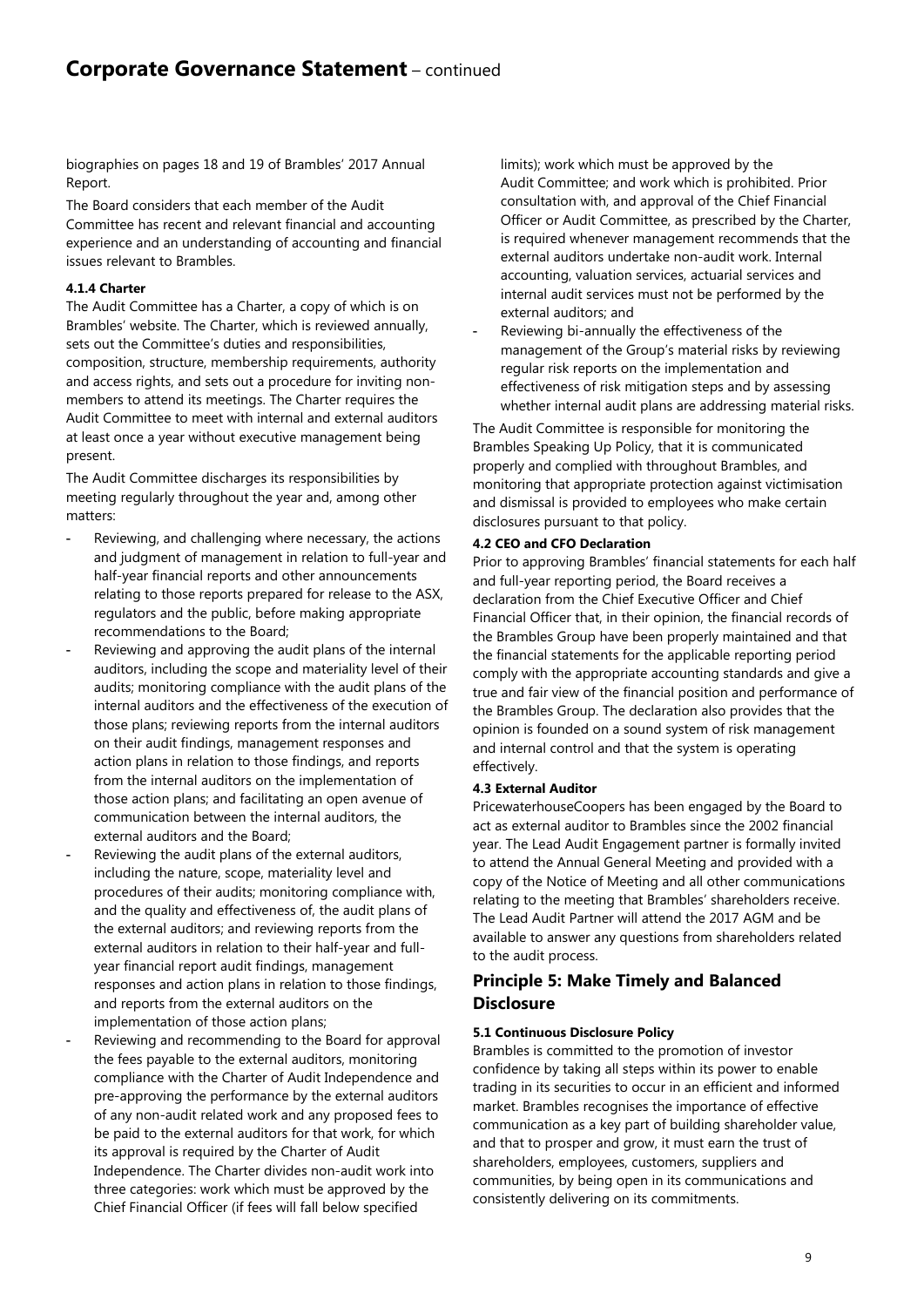The Board has adopted a Continuous Disclosure & Communications Policy. The Policy is a Schedule to the Code of Conduct, a copy of which is on Brambles' website.

In relation to Brambles' continuous disclosure obligations, the Policy:

- Reinforces Brambles' commitment to the continuous disclosure obligations imposed by law;
- Sets out the processes Brambles implements to ensure matters which may have a material effect on the price or value of Brambles shares are reported to the Chief Executive Officer;
- Sets up a Disclosure Committee (comprising the Chairman or in his absence the Audit Committee Chairman or in his absence a Non-Executive Director), the Chief Executive Officer, the Chief Financial Officer and the Group Vice President, Legal & Secretariat to manage compliance with the Policy; and
- Outlines Brambles' corporate governance standards and related processes and ensure that timely and accurate information about Brambles is provided equally to all shareholders and market participants.

To achieve the above objectives and satisfy regulatory requirements, Brambles provides information to shareholders and other market participants in several ways:

- Brambles releases significant announcements directly via the ASX and immediately places copies on its website;
- Brambles conducts investor and analyst briefings as a part of its investor relations program. No new materials or price-sensitive information is provided at those briefings unless it has been previously or is simultaneously released to the market. Brambles posts all presentation materials on its website. A record of the briefings is maintained for internal use. This record includes a summary of the issues discussed, a record of those present (names or numbers where appropriate) and the time and place of the meeting; and
- Brambles' website contains further information about Brambles and its activities, including copies of recent interim and annual reports and webcasts and slides of all significant presentations to analysts and investors.

# **Principle 6: Respect the Rights of Security Shareholders**

Shareholders play an important role in the governance of Brambles by electing the Board, whose task it is to govern on their behalf.

The Board has adopted a Continuous Disclosure & Communications Policy, which outlines Brambles' commitment to communicating effectively with shareholders and encouraging shareholder participation in shareholder meetings. A copy can be found on Brambles' website.

# **6.1 Brambles' Website**

Brambles' website contains detailed information about the Company, its businesses and their respective operations and its governance practices. It contains the information listed in the commentary on this recommendation in the CGPR.

## **6.2 Investor Relations Program**

Brambles has a structured investor relations program.

Brambles follows a calendar of regular disclosure of its financial and operational results. The Investor Centre page on Brambles' website includes advance notice of the dates for the release of half-year and full-year results, other financial information, shareholder meetings and major analyst and investor briefings. Brambles webcasts all significant briefings and retains these webcasts and transcripts on its website.

Beneficial owners of shares, investors or members of the public are encouraged to register for free email alerts, so that they may stay up to date on major news announcements made by Brambles. There is a link to the Email Alerts registration area on the homepage of Brambles' website. Users of the email alerts service may customise the types of announcements they receive.

Brambles posts a copy of all announcements made to the ASX on its website. On release, significant announcements are highlighted in the News Updates area on the website's homepage. These announcements are also made available in public channels such as Twitter and Linkedin.

Presentations to investors, analysts or media during briefings and copies of speeches and presentations made by the Chairman and Chief Executive Officer at general meetings are released as regulatory announcements and posted on Brambles' website after release. General meetings and, where possible, briefings are webcast live on Brambles' website. All of the ASX regulatory releases and notices of meetings Brambles Limited has published since it was listed in December 2006, as well as all webcasts since that time, are available on Brambles' website.

The Chairman meets major investors from time to time to understand their issues and concerns and discuss particular matters relating to Brambles' governance and strategy. The Chief Executive Officer, Chief Financial Officer and other senior executives regularly meet investors and other market participants to understand their issues and concerns and discuss Company performance and strategy. No new material or price-sensitive information is provided at such meetings. Other Non-Executive Directors attend meetings with major investors from time to time. The Chairman reports to the Board on the matters discussed at meetings with major investors and copies of relevant correspondence are provided to the Board. Executive management provides information on shareholder activity and trading to the Board, along with shareholder feedback and copies of analysts' reports.

#### **6.3 Meetings**

AGMs provide an opportunity for the Board to communicate with investors, through presentations on Brambles' businesses and current trading. Shareholders are encouraged to attend AGMs and to participate and use the opportunity to ask questions on any matter.

To make better use of the limited time available, shareholders are invited to register questions and issues of concern prior to AGMs. This can be done either by completing the relevant form accompanying the notices convening the meetings or by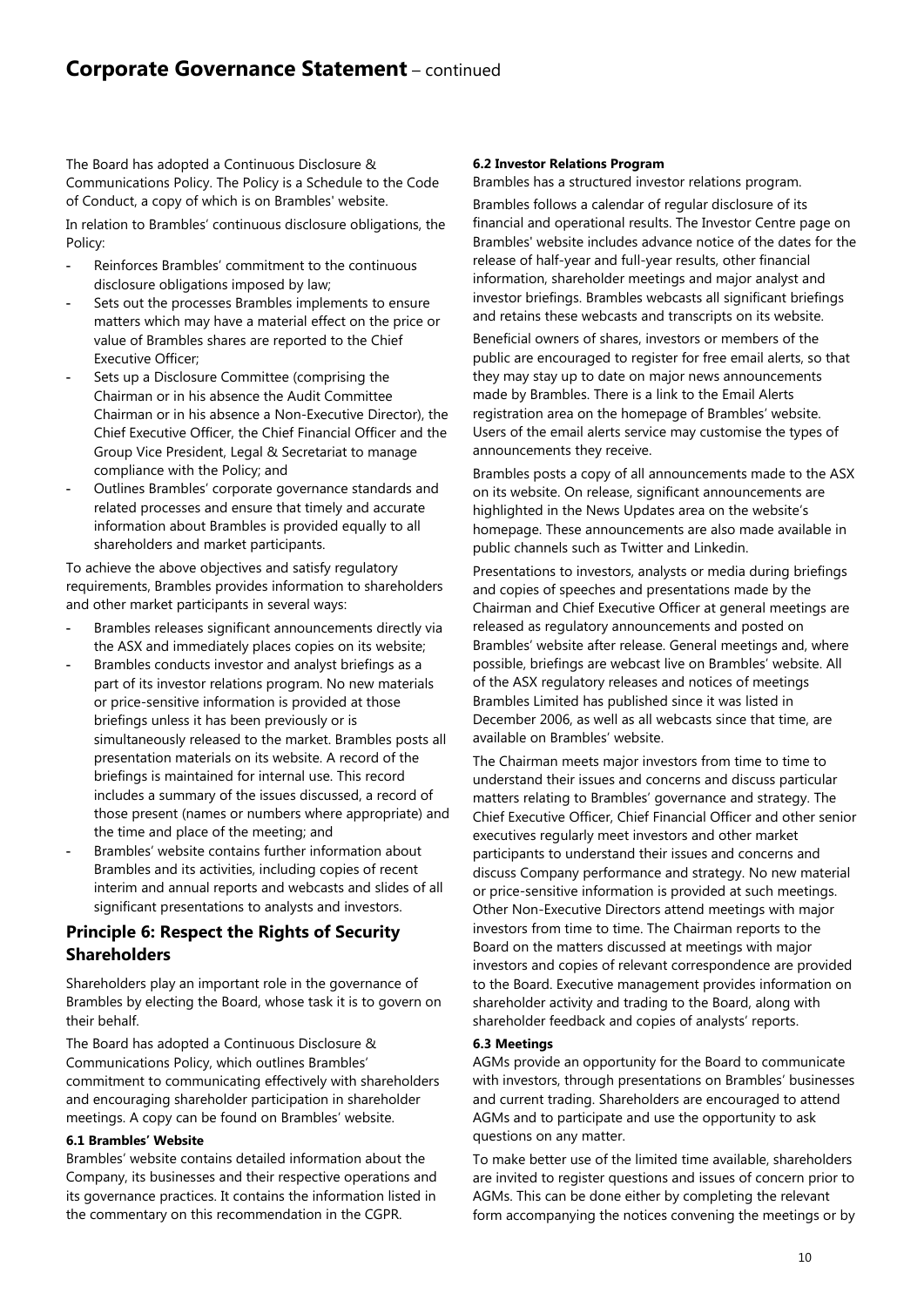emailing Brambles at shareholderquestions@brambles.com. Answers to frequently asked questions are given during presentations to AGMs. Shareholders may also ask questions at AGMs without having registered their questions in this manner.

# **6.4 Electronic Communications**

Shareholders are encouraged to provide an email address to Brambles' share registry so that they can be sent an electronic notification when a communication is available on Brambles' website, rather than a hard copy. Brambles believes shareholders benefit from electronic communication as they receive information promptly and have the convenience and security of electronic delivery. Electronic communication is also environmentally friendly and generates cost savings. Shareholders who do not specify a preferred method of communication are posted a printed notification of availability of the annual report and hard copies of all other communications.

Shareholders may electronically appoint proxies and lodge proxy instructions for items of business to be considered at general meetings, or have the option of lodging direct votes.

# **Principle 7: Recognise and Manage Risk**

# **7.1 Overseeing Risk Management Framework**

The Board is responsible for overseeing Brambles' risk management framework but has delegated part of that responsibility to the Audit Committee.

The Board:

- Is responsible for approving and reviewing the effectiveness of the Group's system of internal control and risk management;
- Conducts a bi-annual review of the effectiveness of the Group's risk management framework which includes determining that it is properly identifying risks, their materiality and mitigation steps for them; and
- Conducts an annual review of the Group's insurance program.

The Audit Committee is responsible for reviewing the effectiveness of the management of the Group's material risks by reviewing regular risk reports on the implementation and effectiveness of risk mitigation steps and by assessing whether internal audit plans are addressing material risks.

The Board and Audit Committee are supported in their respective roles by management (in particular by the Chief Executive Officer and Chief Financial Officer, through the ELT, and the Group Vice President Risk & Assurance), and the Group's internal audit function.

The Board has adopted a risk management framework, the objectives of which are as follows:

- To incorporate effective risk management as part of Brambles' strategic planning process;
- To require business operating plans to address the effective management of key risks;
- To develop internal audit plans to concentrate efforts on providing assurance on the viability and value of risk mitigation and management processes;
- To embed a stronger risk management culture;
- To improve allocation of capital to reflect business risks;
- To seek competitive advantage through increased certainty of achieving agreed organisational and business objectives; and
- To continue to fulfil governance requirements for risk management.

Brambles' Headquarters and each of its business units have a risk and control committee (RCC). In addition, Brambles has a Sustainability Risk Committee (see Section 7.4).

The Brambles Headquarters RCC is chaired by the Chief Financial Officer and its members include key functional heads. Each RCC conducts an in-depth review on a regular basis of the risk profile of the relevant business unit, or of Headquarters, as the case may be, including their respective material economic, environmental and social sustainability risks (see Section 7.4). The Business Unit Presidents review the risk profile and accompanying mitigation plans of their respective business units before they are consolidated into the Group-level risk profile. The risk profiles and mitigation plans for Brambles' Headquarters, the sustainability risk profile submitted by the Sustainability Risk Committee (see Section 7.4), the business units and the Group as a whole are evaluated by the ELT, with support from the Group Vice President Risk & Assurance. The ELT, through the Chief Executive Officer, prepares a risk report to the Board twice yearly, which includes a review of the Group's risk profile, mitigation factors, economic, social and environmental sustainability risks and emerging risks.

A description of the nature of the Group's strategic and operating risks and how those risks are mitigated is set out in the Operating & Financial Review on page 10 of the Brambles' 2017 Annual Report.

# **7.2 Review of Risk Management Framework**

The Board reviews the effectiveness of the internal control and risk management framework on an ongoing basis by:

- Receiving and critically reviewing twice-yearly reports from the ELT on the effectiveness of the Group's internal control and risk management framework;
- Considering and approving the budget and forward plan of each business;
- Reviewing detailed monthly reports on business performance and trends;
- Setting limits on delegated authority;
- Receiving regular reports on Brambles' treasury activities, and reviewing treasury guidelines, limits and controls;
- Receiving twice-yearly written assurances from the Chief Executive Officer and Chief Financial Officer, as described in Section 4.2;
- Conducting an annual review of the Group's insurance program; and
- Receiving reports from the Audit Committee, which has a responsibility to assist the Board in reviewing internal financial controls.

These reviews took place during the Year.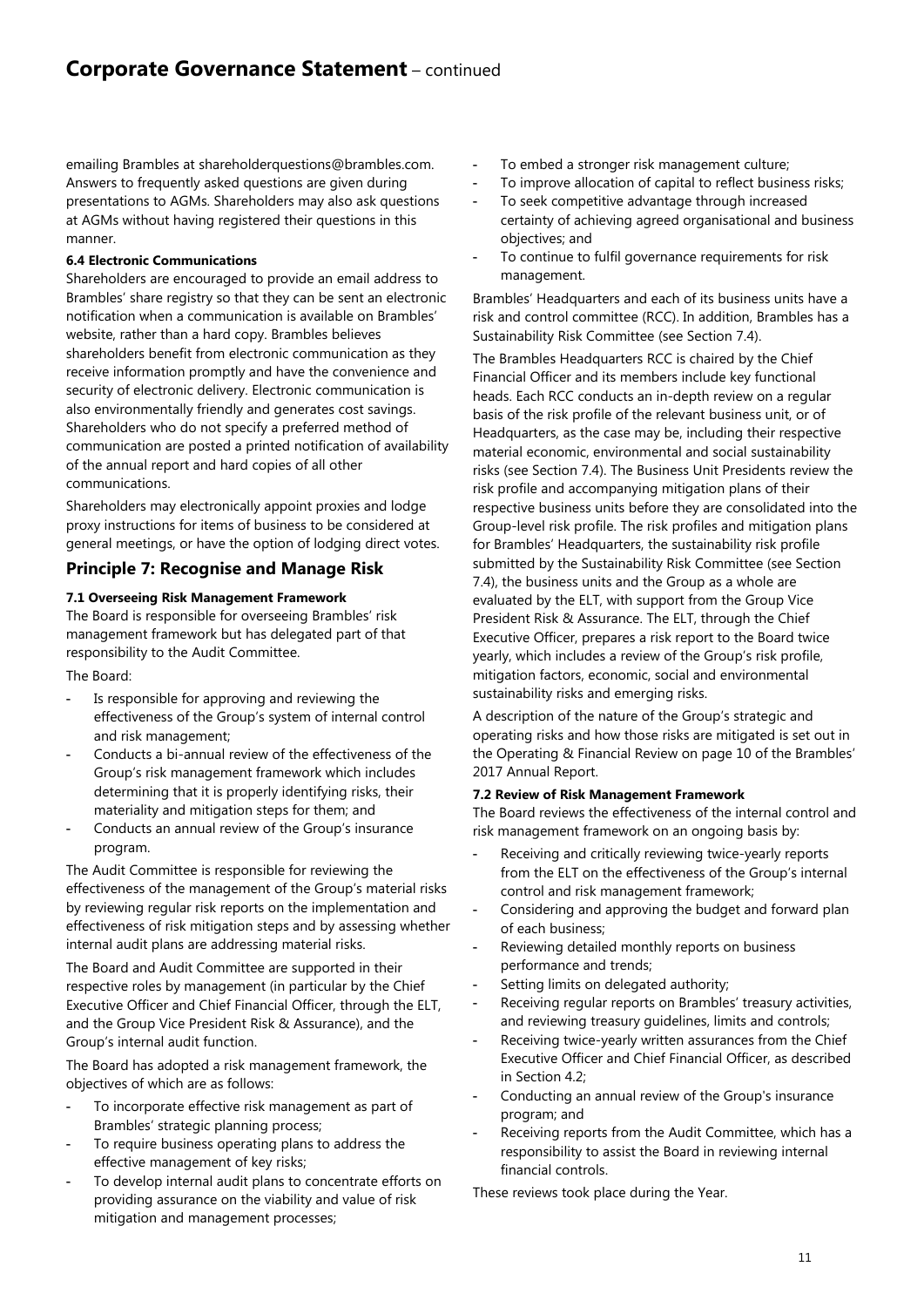# **7.3 Internal Audit Function**

Brambles has an internal audit function which is independent of the external auditor and management. Brambles' internal audit function carries out risk-based audits under an annual plan approved by the Audit Committee. The internal audit team makes an independent appraisal of the adequacy and effectiveness of Brambles' risk management and internal control system, to provide assurance to the Audit Committee and the Board.

The head of internal audit has direct access to the Chairman of the Audit Committee. Both the Audit Committee and the internal audit team have unrestricted access to management and the right to seek information and explanations.

## **7.4 Sustainability Risks**

In 2015, economic, environmental and social sustainability risks were incorporated into the Group's risk management framework. In 2016, this framework was further enhanced with the establishment of a Sustainability Risk Committee (SRC).

The SRC is a management committee comprising Brambles' Group Senior Vice President, Human Resources, Global Head of Sustainability and Group Vice President, Risk & Assurance and a cross section of senior Brambles corporate and business unit executives with relevant and applicable functional expertise.

The objectives of the SRC are, amongst others, to assist the ELT and the Board to fulfil their corporate governance and oversight responsibilities relating to sustainability risks by identifying, assessing, monitoring and reporting on the Group's exposure to sustainability risks, determining whether the Group has a material exposure to any sustainability risks and monitoring new and emerging sustainability risks.

The SRC supplements the role of the Group RCCs, which continue, as a part of their regular review of their respective risk profiles and material risks, to identify, assess and, if applicable, adopt mitigation plans for economic, environmental and social sustainability risks. The SRC receives and reviews that part of the bi-annual risk reports prepared by the Group RCCs to the ELT that relate to their respective sustainability risks and the risk mitigations plans for those risks. It assesses and reports to the ELT on whether the Group has a material exposure to those risks. Any such risks, and their associated mitigation steps, are included in the twice yearly report from the ELT to the Board (see Section 7.2).

The SRC also reviews and approves on a bi-annual basis a sustainability risk matrix for the Group.

A description of the nature of the Group's material economic, environmental and social sustainability risks is set out in the Operating & Financial Review on page 4 of Brambles' 2017 Annual Report.

# **Principle 8: Remunerate Fairly and Responsibly**

# **8.1 Remuneration Committee**

Brambles confirms that, in accordance with ASX Listing Rule 12.8, it has had a Remuneration Committee throughout the Year.

#### **8.1.1 Objective**

The objective and purpose of the Remuneration Committee is to assist the Board in establishing remuneration policies and practices that:

- Enable Brambles to attract and retain executives and Directors who will create value for shareholders;
- Fairly and responsibly reward executives having regard to the performance of Brambles, the performance of the executive and the general remuneration environment; and
- Comply with the provisions of the ASX Listing Rules and the Corporations Act.

## **8.1.2 Composition**

The Remuneration Committee is comprised entirely of Non-Executive Directors, all of whom the Board considers to be independent. The members of the Committee are: Tony Froggatt (Committee Chairman), Christine Cross, Tahira Hassan, Stephen Johns and George El Zoghbi.

Details of the number of Remuneration Committee meetings held during the Year, and attendance at those meetings, are set out on page 45 of Brambles' 2017 Annual Report.

## **8.1.3 Charter**

The Remuneration Committee has a Charter, a copy of which is on Brambles' website. The Charter sets out the Committee's duties and responsibilities, composition, structure, membership requirements, authority and access rights, and a procedure for inviting non-members to attend its meetings.

The Remuneration Committee discharges its responsibilities by meeting regularly throughout the year and, among other matters:

- Determining and agreeing with the Board the broad policy for the remuneration of the Chairman of the Board, the Chief Executive Officer and other members of the senior executive team, and reviewing the ongoing appropriateness and relevance of the executive remuneration policy;
- Determining the remuneration for the Executive Directors and the Company Secretary, reviewing the proposed remuneration for the senior executive team, ensuring that contractual terms on termination, and any payments made, are fair to the individual and Brambles, that failure is not rewarded and that the duty to mitigate loss is fully recognised, and, in determining such packages and arrangements, giving due regard to all relevant regulations and associated guidance;
- Insofar as they impact on the Executive Directors and the senior executive team, approving the design of, and determining targets for, all cash-based executive incentive plans, and approving the total proposed payments from all such plans;
- Keeping all equity-based plans under review in light of legislative, regulatory and market developments; determining each year whether awards will be made under such plans and whether there are exceptional circumstances that allow awards at other times;